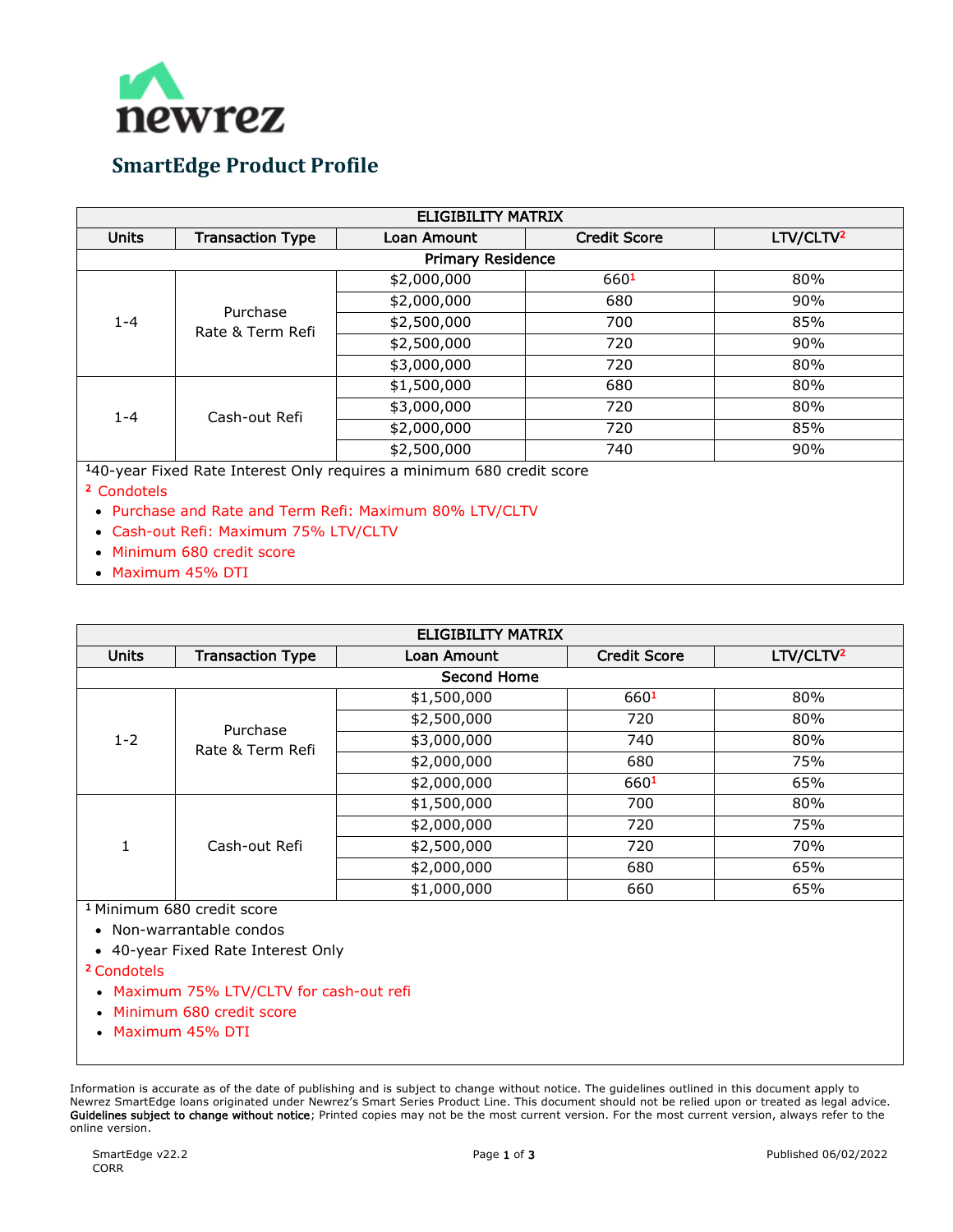

The following are not permitted

- First time homebuyers
- Non-permanent residents

| <b>ELIGIBILITY MATRIX</b>  |                              |             |                     |          |  |
|----------------------------|------------------------------|-------------|---------------------|----------|--|
| <b>Units</b>               | <b>Transaction Type</b>      | Loan Amount | <b>Credit Score</b> | LTV/CLTV |  |
| <b>Investment Property</b> |                              |             |                     |          |  |
| $1 - 4$                    | Purchase<br>Rate & Term Refi | \$1,000,000 | 680                 | 70%      |  |
|                            |                              | \$2,000,000 | 680                 | 65%      |  |
|                            |                              | \$1,500,000 | 720                 | 75%      |  |
|                            |                              | \$2,000,000 | 720                 | 70%      |  |
| $1 - 4$                    | Cash-out Refi                | \$1,000,000 | 680                 | 65%      |  |
|                            |                              | \$2,000,000 | 680                 | 60%      |  |
|                            |                              | \$1,500,000 | 720                 | 70%      |  |
|                            |                              | \$2,000,000 | 720                 | 65%      |  |

1 Condotels

• Minimum 680 score

• Maximum 45% DTI

Not permitted

• First time homebuyers

• Non-permanent residents

Information is accurate as of the date of publishing and is subject to change without notice. The guidelines outlined in this document apply to Newrez SmartEdge loans originated under Newrez's Smart Series Product Line. This document should not be relied upon or treated as legal advice. Guidelines subject to change without notice; Printed copies may not be the most current version. For the most current version, always refer to the online version.